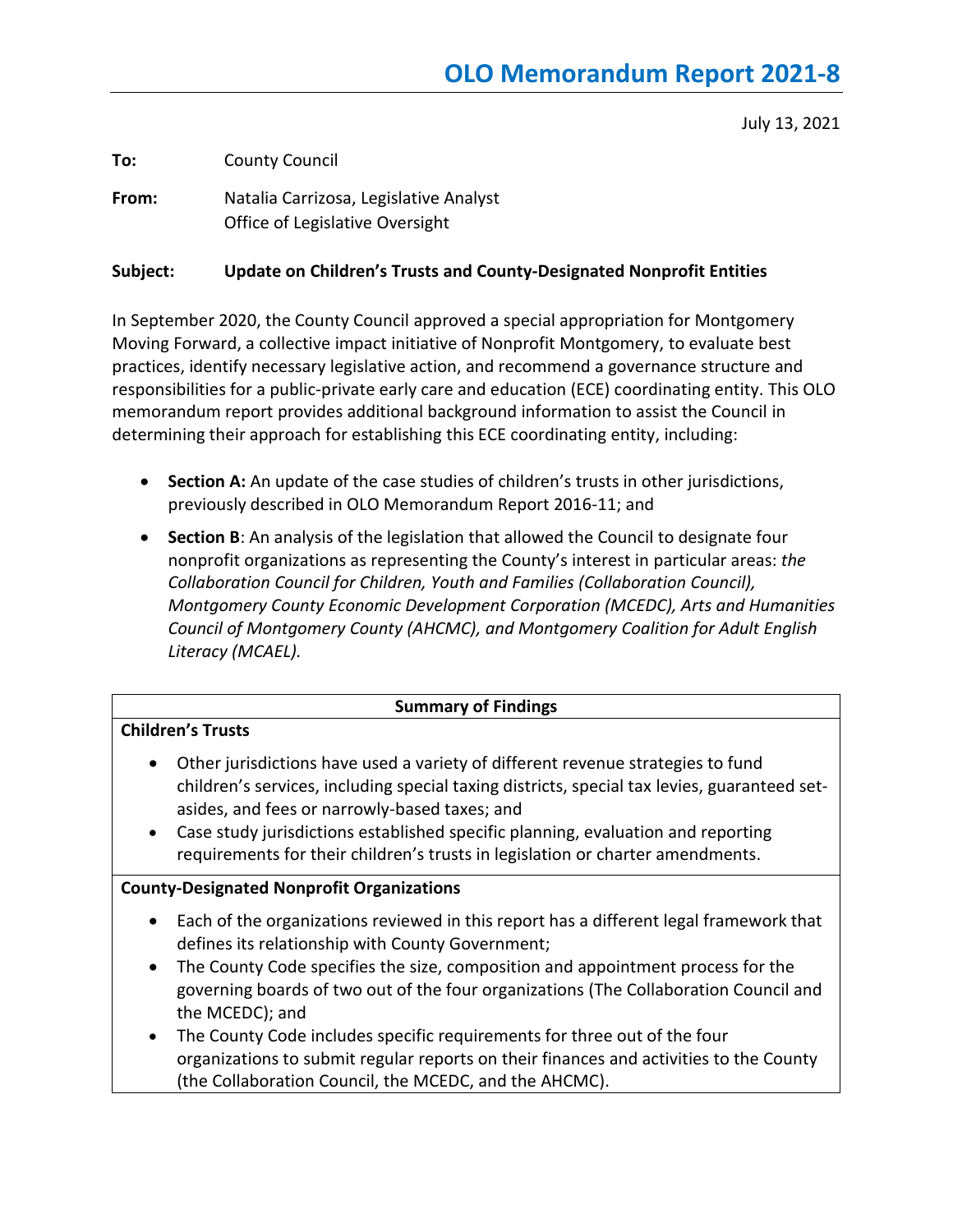# **A. Update on Children's Trusts**

*OLO Memorandum Report 2016-11: Out of School Time and Children's Trusts* described local demand for out of school time activities for school-aged children along with practices in other jurisdictions to expand these types of programs. The report described how some jurisdictions have established dedicated local revenue sources to expand child serving programs in their communities (including out of school time programs) which the report referred to as "children's trusts." This section provides an update on the six jurisdictions highlighted in the 2016 report, focusing on governance and oversight:

- Miami-Dade County, FL Children's Trust;
- City of Seattle, WA Families, Education, Preschool and Promise Levy;
- City of Portland, OR Children's Levy;
- City of Oakland, CA Fund for Children and Youth;
- City of San Francisco, CA Children & Youth Fund; and
- City of Philadelphia, PA Beverage Tax.

The table below provides updated demographic information for each of the six jurisdictions reviewed in the 2016 memorandum report. The jurisdictions vary widely demographically.

|                                                    | Miami-<br><b>Dade</b><br>County, FL<br>Children's<br><b>Trust</b> | City of Seattle,<br><b>WA</b><br>Families,<br>Education,<br><b>Preschool and</b><br><b>Promise Levy</b> | City of<br>Portland,<br>OR.<br>Children's<br>Levy | City of<br>Oakland,<br><b>CA</b><br><b>Fund for</b><br><b>Children</b><br>and Youth | <b>City of San</b><br>Francisco,<br><b>CA</b><br>Children &<br>Youth<br>Fund | City of<br>Philadelphia,<br><b>PA Beverage</b><br>Tax |
|----------------------------------------------------|-------------------------------------------------------------------|---------------------------------------------------------------------------------------------------------|---------------------------------------------------|-------------------------------------------------------------------------------------|------------------------------------------------------------------------------|-------------------------------------------------------|
| <b>Population</b>                                  | 2,716,940                                                         | 753,675                                                                                                 | 654,741                                           | 433,031                                                                             | 881,549                                                                      | 1,584,064                                             |
| Race                                               |                                                                   |                                                                                                         |                                                   |                                                                                     |                                                                              |                                                       |
| Asian                                              | 2%                                                                | 15%                                                                                                     | 8%                                                | 16%                                                                                 | 34%                                                                          | 7%                                                    |
| Black                                              | 18%                                                               | 7%                                                                                                      | 6%                                                | 24%                                                                                 | 5%                                                                           | 42%                                                   |
| White                                              | 13%                                                               | 46%                                                                                                     | 71%                                               | 28%                                                                                 | 41%                                                                          | 35%                                                   |
| Hispanic                                           | 69%                                                               | 7%                                                                                                      | 10%                                               | 27%                                                                                 | 15%                                                                          | 15%                                                   |
| <b>Other</b>                                       | 2%                                                                | 8%                                                                                                      | 7%                                                | 8%                                                                                  | 6%                                                                           | 4%                                                    |
| % in Poverty                                       | 16%                                                               | 11%                                                                                                     | 14%                                               | 17%                                                                                 | 10%                                                                          | 24%                                                   |
| <b>Median</b><br><b>Household</b><br><b>Income</b> | \$51,347                                                          | \$92,263                                                                                                | \$71,005                                          | \$73,692                                                                            | \$112,449                                                                    | \$45,927                                              |

# **Children's Trust Community Demographics<sup>1</sup>**

<sup>1</sup> U.S. Census Bureau, "Population Estimates, July 1, 2019" Quick Facts, accessed April 15, 2021,

<https://www.census.gov/quickfacts> ; "White" refers to non-Hispanic White, "Other" includes individuals that identified as American Indian and Alaska Native, Native Hawaiian and Other Pacific Islander, and Two or More Races; population percentages may add up to more than 100% because some individuals that identify as being of Hispanic ethnicity may also be included in the other categories which are race categories.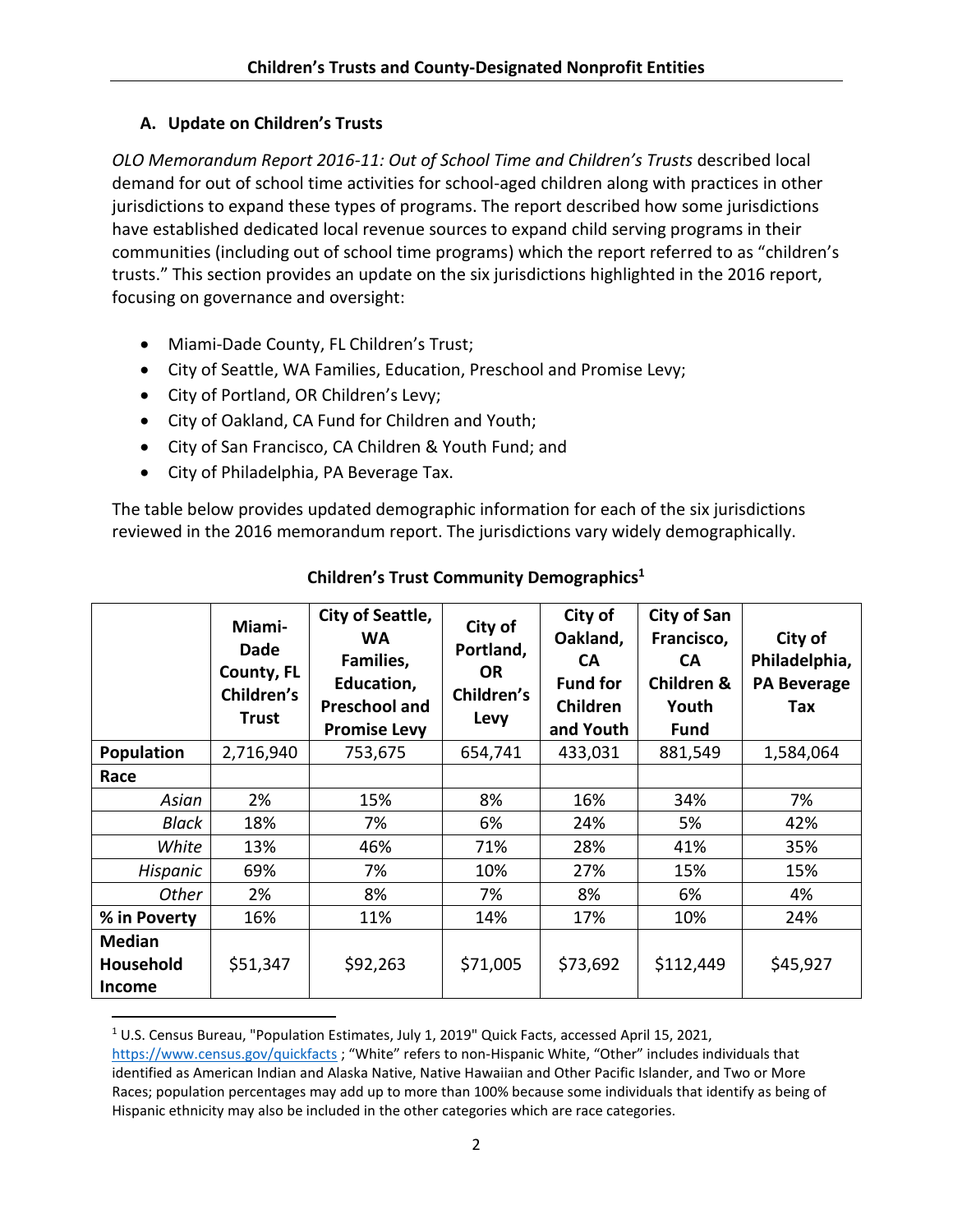# **1. Revenues and Legislative History of Children's Trusts**

In five out of the six jurisdictions, dedicated revenue streams for children's services, either through new taxes or budget set-asides, were established via voter referendum in accordance with local charters and/or state laws where applicable. In contrast, the Beverage Tax in the City of Philadelphia was proposed by the Mayor and approved by the City Council and did not legally require a voter referendum. The following table summarizes the revenue streams for each of the jurisdictions, organized by revenue strategy.

| <b>Revenue</b><br><b>Strategy</b>         | <b>Jurisdictions and Financing Assumptions</b>                                                                                                                                 | Annual<br>Revenue                                       |
|-------------------------------------------|--------------------------------------------------------------------------------------------------------------------------------------------------------------------------------|---------------------------------------------------------|
| <b>Special Taxing</b><br><b>Districts</b> | Miami-Dade Children's Trust relies on a 45-cent tax per<br>\$1,000 in assessed property.                                                                                       | $$140$ million <sup>2</sup>                             |
| Special Tax<br>Levies                     | Seattle Families, Education, Preschool and Promise Levy<br>applies a 34-cent tax per \$1,000 in assessed property.<br>Portland's Children's Levy taxes 40 cents per \$1,000 in | $$85$ million <sup>3</sup><br>\$23 million <sup>4</sup> |
|                                           | assessed property.                                                                                                                                                             |                                                         |
| Guaranteed                                | Oakland Fund for Children and Youth relies on a budget<br>set aside of 3% of unrestricted general revenue.                                                                     | $$21$ million <sup>5</sup>                              |
| Set-Asides                                | San Francisco Children and Youth Fund relies on a set<br>aside of 40 cents per \$1,000 in assessed property.                                                                   | \$192 million $6$                                       |
| Fees and<br><b>Narrow Taxes</b>           | Philadelphia Beverage Tax for Pre-K applies a 1.5 cent tax<br>per ounce of soft drinks/sweetened beverages.                                                                    | \$73 million <sup>7</sup>                               |

# **Summary of Revenue Sources of Children's Trusts in Other Jurisdictions**

<sup>&</sup>lt;sup>2</sup> The Children's Trust Budget Summary: Fiscal Year 2020-2021, The Children's Trust, July, 2020, [https://www.thechildrenstrust.org/sites/default/files/kcfinder/files/about\\_us/financials/FY20-](https://www.thechildrenstrust.org/sites/default/files/kcfinder/files/about_us/financials/FY20-21/2021_BudgetSchedules_JULY_072720.pdf) [21/2021\\_BudgetSchedules\\_JULY\\_072720.pdf](https://www.thechildrenstrust.org/sites/default/files/kcfinder/files/about_us/financials/FY20-21/2021_BudgetSchedules_JULY_072720.pdf)

<sup>&</sup>lt;sup>3</sup> Department of Education and Early Learning, City of Seattle, 2021 Adopted Budget, p. 166, <https://www.seattle.gov/Documents/Departments/FinanceDepartment/21adoptedbudget/DEEL.pdf>

<sup>4</sup> City of Portland, Oregon Adopted Budget, Fiscal Year 2020-21, Volume 2, City Funds and Capital Projects, p. 99, <https://www.portlandoregon.gov/cbo/article/764228>

<sup>5</sup> Adam Benson to the Mayor and City Council of the City of Oakland, July 2, 2020, Explanation of the Exhibits to the Resolution Amending the FY 2020-21 Midcycle Budget, Exhibit 3, p.5, [Adopted-Reso-and-Exhibits-w-Cover-](https://cao-94612.s3.amazonaws.com/documents/Adopted-Reso-and-Exhibits-w-Cover-Memo.pdf)[Memo.pdf \(cao-94612.s3.amazonaws.com\)](https://cao-94612.s3.amazonaws.com/documents/Adopted-Reso-and-Exhibits-w-Cover-Memo.pdf)

<sup>&</sup>lt;sup>6</sup> FY 2020-2021 & FY 2021-2022 Mayor's Proposed Budget and Appropriate Ordinance, p. 68, <https://openbook.sfgov.org/webreports/details3.aspx?id=2864>

 $^7$  The Mayor's Operating Budget in Brief for Fiscal Year 2021, As Proposed to the Council - May 2020, p. 13, <https://www.phila.gov/media/20200501075517/REVISED-Budget-in-Brief-FY21.pdf>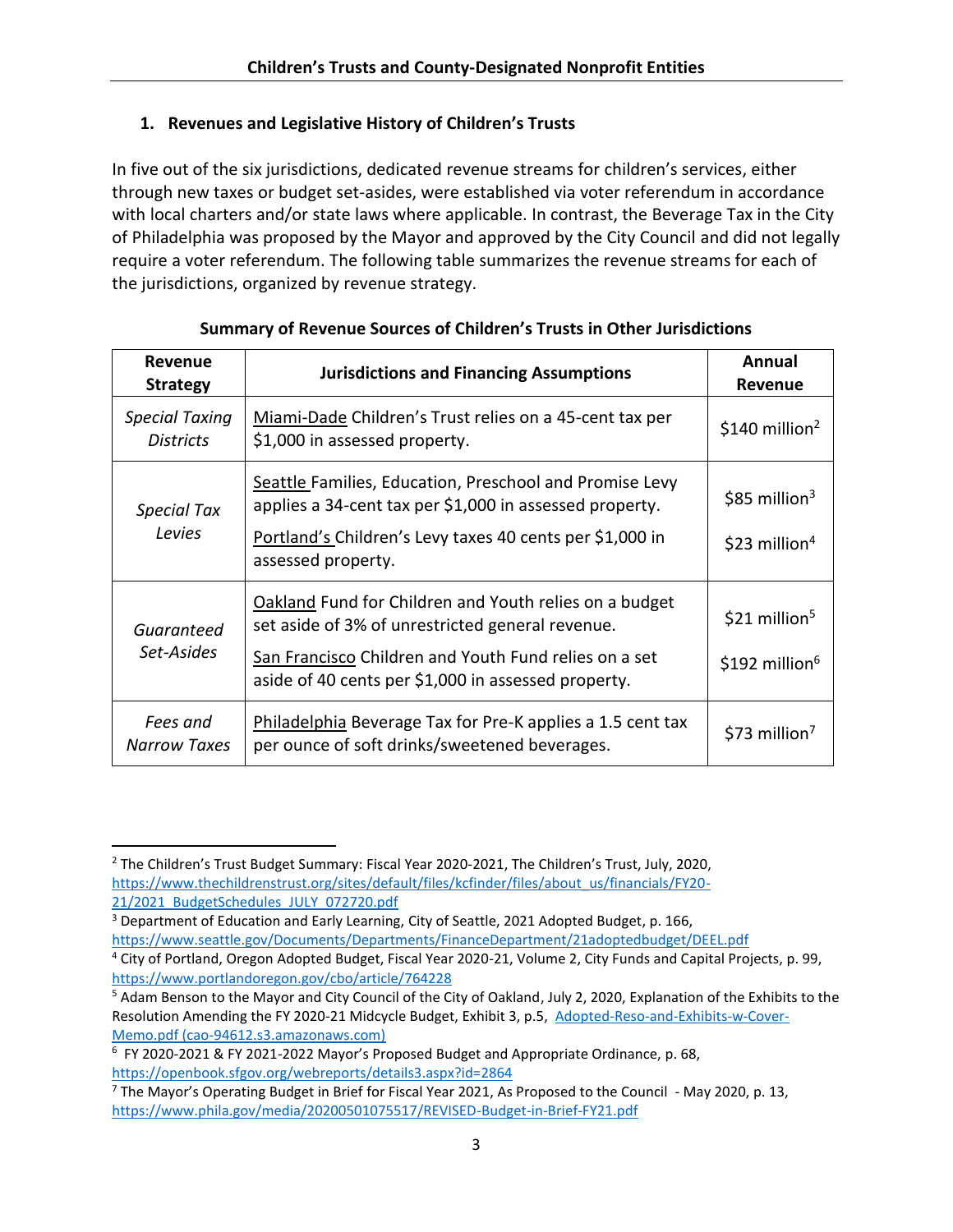The paragraphs below describe the legal basis for each of the six jurisdictions' revenue streams in more detail.

- **Miami-Dade County, FL: Children's Trust.** Florida state law allows Florida counties to create, by ordinance, an independent special district to fund children's services. Services are funded by levying a property tax, subject to voter approval.<sup>8</sup> The Miami-Dade Children's Trust was established by public referendum in 2002 and reauthorized for perpetuity in 2008.<sup>9</sup>
- **City of Seattle, WA: Families, Education, Preschool and Promise Levy.** Washington State law imposes a "limit factor" on taxing districts in the State to restrict increases in property tax levies. However, a taxing district may levy a property tax in excess of the limit if a majority of voters approve a proposition authorizing the increased levy.<sup>10</sup> Voters in Seattle approved the six-year Families, Education, Preschool and Promise Levy in 2018, replacing two expiring levies – the 2011 Families and Education Levy and the 2014 Preschool Levy.<sup>11</sup>
- **City of Portland, OR: Children's Levy.** The Portland City Charter allows the City to levy special taxes for fixed amounts or limited terms if a majority of voters approve.<sup>12</sup> In 2002, Portland voters approved a five-year property tax levy, creating the Portland Children's Levy, which has been reauthorized three times (2008, 2013 and 2018). $^{13}$
- **City of Oakland, CA: Fund for Children and Youth.** Through a public referendum in 1996, voters approved an amendment to the City Charter that required the City to set aside a portion of unrestricted general funds for the Oakland Fund for Children and Youth (OFCY). In 2009, voters approved another amendment to the Charter that reauthorized the set aside and increased it from 2.5% to 3%.<sup>14</sup> The 2009 charter amendment is in effect until 2033, but must be reauthorized by the City Council every 12 years by a majority vote.<sup>15</sup> The Oakland City Council reauthorized the OFCY in 2020 for a third twelve-year term.<sup>16</sup>

<sup>8</sup> § 125.901, Fla. Stat. (2005)

<sup>&</sup>lt;sup>9</sup> "Frequently Asked Questions," The Children's Trust, <u>https://www.thechildrenstrust.org/content/frequently-</u> [asked-questions,](https://www.thechildrenstrust.org/content/frequently-asked-questions) accessed 4/12/2021.

<sup>&</sup>lt;sup>10</sup> Revised Code of Washington, Chapter 84.55.050

<sup>&</sup>lt;sup>11</sup> The Seattle Times editorial board, "The Times recommends: Vote yes for Families, Education, Preschool and Promise Levy," Seattle Times (Seattle, WA), October 15, 2018,

[https://www.seattletimes.com/opinion/editorials/the-times-recommends-vote-yes-for-families-education](https://www.seattletimes.com/opinion/editorials/the-times-recommends-vote-yes-for-families-education-preschool-and-promise-levy/)[preschool-and-promise-levy/](https://www.seattletimes.com/opinion/editorials/the-times-recommends-vote-yes-for-families-education-preschool-and-promise-levy/)

<sup>12</sup> Portland City Charter, § 7-112

<sup>13</sup> "What We Do," Portland Children's Levy, [https://www.portlandchildrenslevy.org/about/what-we-do,](https://www.portlandchildrenslevy.org/about/what-we-do) accessed 4/12/2021.

<sup>&</sup>lt;sup>14</sup> "About Us," Oakland Fund for Children and Youth, <https://www.ofcy.org/about-us/>, accessed 4/14/2021

<sup>15</sup> Oakland City Charter, Article XIII, § 1300 and § 1307.

<sup>16</sup> "About Us," Oakland Fund for Children and Youth.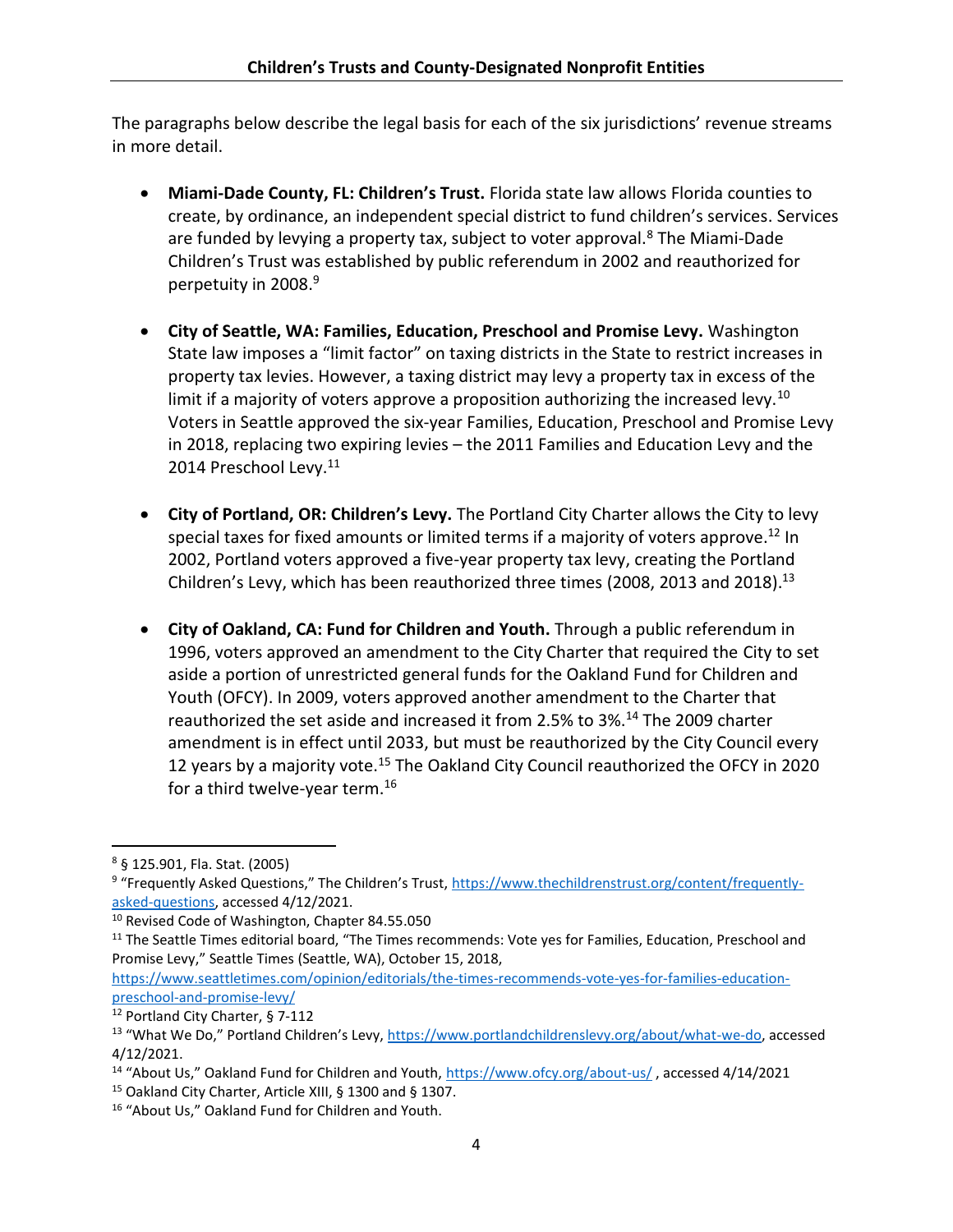- **City of San Francisco, CA: Children & Youth Fund.** In 1991, voters approved an amendment to the City Charter via a public ballot initiative to set aside a portion of local property tax dollars for the Children and Youth Fund in addition to a baseline level of expenditures for children's services The Fund has since been reauthorized twice by public referendum (2000 and 2014). In 2014, the Fund was reauthorized for 25 years.<sup>17</sup>
- **City of Philadelphia, PA: Beverage Tax.** In 2016, the Mayor of Philadelphia proposed and the City Council approved a tax on soda and other sweetened beverages with the stated goal of funding the City's pre-K expansion and Community Schools program as well as pay the City's debt obligations. Neither the City Charter nor Pennsylvania state law required a voter referendum to create the tax.<sup>18</sup>

# **1. Governing or Advisory Bodies of Children's Trusts**

The statutes and ordinances that establish dedicated revenue streams for children's services in five of the six jurisdictions designate a governing or advisory body to administer or advise the jurisdiction's legislative body on the administration of the funds:

- Miami-Dade Children's Trust is established as an independent special district and its Governing Board has ultimate authority over the administration of revenues.
- Dedicated revenue streams in Seattle, Portland, Oakland and San Francisco are under the authority of the local legislative body that must approve the recommendations of the designated advisory body.
- The Philadelphia Beverage Tax does not have a dedicated governing or advisory body and is administered by the City of Philadelphia.

The table below summarizes the composition of the governing or advisory body for each jurisdiction's children's trust in more detail.

<sup>17</sup> San Francisco City Charter, § 16.108 and Mitchell, A., Stoney, L. and Dichter, H., *Financing Child Care In the United States: An Expanded Catalog of Current Strategies*, The Ewing Marion Kauffman Foundation, 2001, p. 19. <sup>18</sup> McCrystal, Laura, "A timeline of Philadelphia's soda tax," *Philadelphia Inquirer*, April 29, 2019, <https://www.inquirer.com/news/timeline-philadelphias-soda-tax-20190429.html> , accessed 4/12/2021.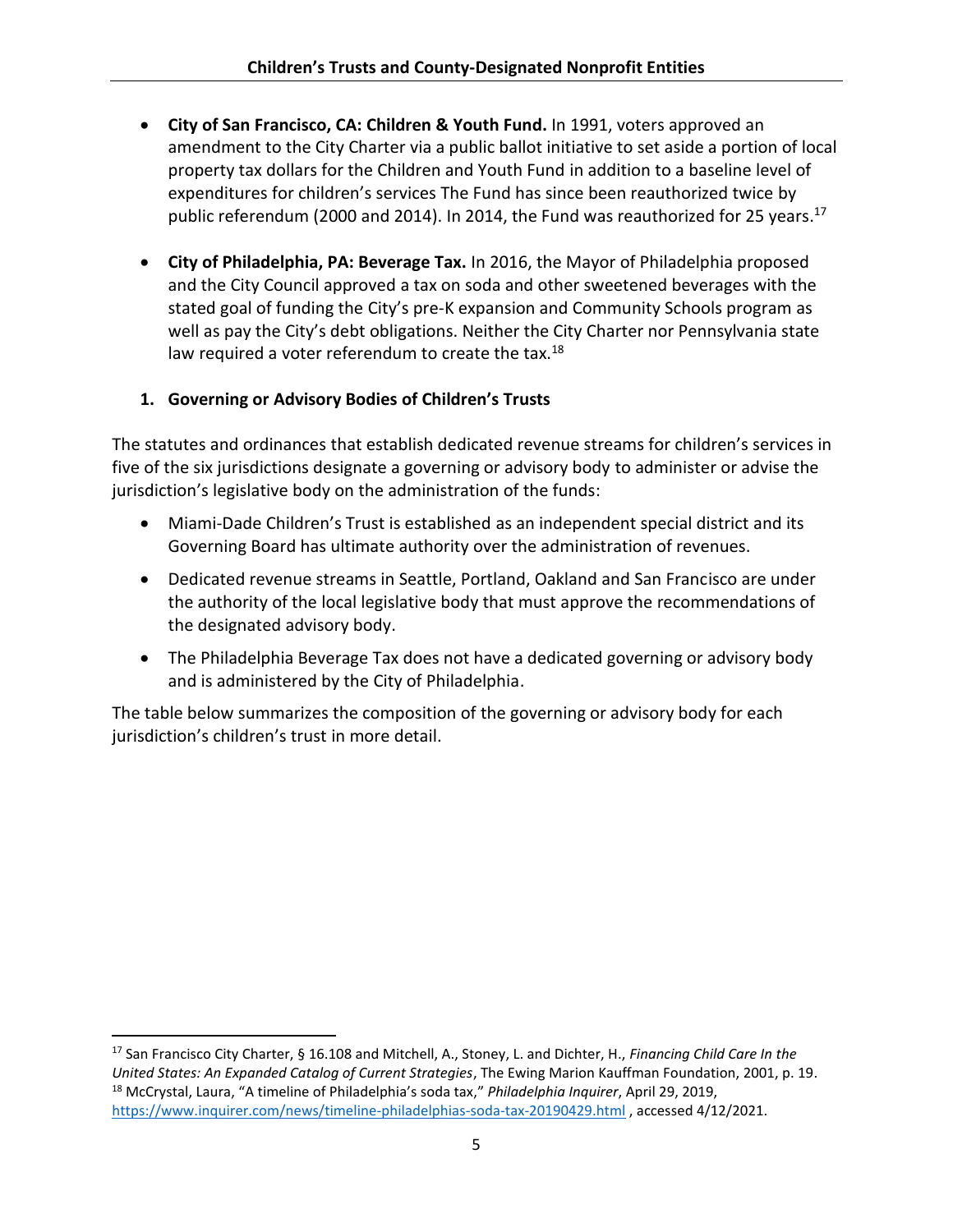| <b>Jurisdiction and Entity</b>                                                                                                                                                                                                                                                      | <b>Governing or Advisory Body</b>                                                                                                                                                                                                                                                                                                                         |  |  |
|-------------------------------------------------------------------------------------------------------------------------------------------------------------------------------------------------------------------------------------------------------------------------------------|-----------------------------------------------------------------------------------------------------------------------------------------------------------------------------------------------------------------------------------------------------------------------------------------------------------------------------------------------------------|--|--|
| Miami-Dade County, FL<br>Children's Trust                                                                                                                                                                                                                                           | The Children's Trust is an independent special district with a 33-<br>member Governing Board:<br>14 specified public officials or their designees;<br>8 representatives of specified community organizations;<br>$\bullet$<br>4 members appointed by the sitting board; and<br>7 members appointed by the Governor of Florida. <sup>19</sup><br>$\bullet$ |  |  |
| City of Seattle, WA<br>Families, Education,<br><b>Preschool and Promise</b><br>Levy                                                                                                                                                                                                 | A 17-member Oversight Committee is responsible for making<br>funding recommendations:<br>5 public officials; and<br>12 members appointed by the Mayor and the City<br>$\bullet$<br>Council that "represent the organizations and<br>communities that are impacted by Levy investments."20                                                                 |  |  |
| City of Portland, OR<br>Children's Levy                                                                                                                                                                                                                                             | A 5-member Allocation Committee is responsible for allocating<br>funding (subject to final approval by the City Council):<br>2 public officials;<br>2 private citizens; and<br>1 representative from the business community. <sup>21</sup>                                                                                                                |  |  |
| City of Oakland, CA<br>Fund for Children and<br>Youth                                                                                                                                                                                                                               | The 17-member Planning and Oversight Committee is<br>responsible for submitting funding recommendations and<br>evaluation reports to the City Council:<br>16 Oakland residents, of which 8 may not be older than<br>$\bullet$<br>21 years, appointed by City Councilmembers; and<br>1 Oakland resident appointed by the Mayor. <sup>22</sup>              |  |  |
| City of San Francisco, CA<br>Children & Youth Fund                                                                                                                                                                                                                                  | The 11-member Oversight and Advisory Committee is<br>responsible for making funding recommendations and<br>overseeing the administration of the Children and Youth Fund:<br>6 members appointed by the Mayor; and<br>5 members appointed by the Board of Supervisors. <sup>23</sup>                                                                       |  |  |
| The ordinance does not specify a dedicated governing or<br>advisory body to administer the revenues. <sup>24</sup> Revenues from the<br>City of Philadelphia, PA<br>Sugar-Sweetened Beverage Tax are included in the City of<br><b>Beverage Tax</b><br>Philadelphia's General Fund. |                                                                                                                                                                                                                                                                                                                                                           |  |  |

# **Governing or Advisory Body of Children's Trusts**

<sup>19</sup> Miami-Dade County Code of Ordinances, § 2-1522.

<sup>&</sup>lt;sup>20</sup> City of Seattle Ordinance No. 125604

<sup>&</sup>lt;sup>21</sup> Portland City Council, Resolution 37343

<sup>&</sup>lt;sup>22</sup> Charter of the City of Oakland, Article XIII

<sup>23</sup> San Francisco Charter, § 16.108

<sup>24</sup> Philadelphia Code, Chapter 19-4100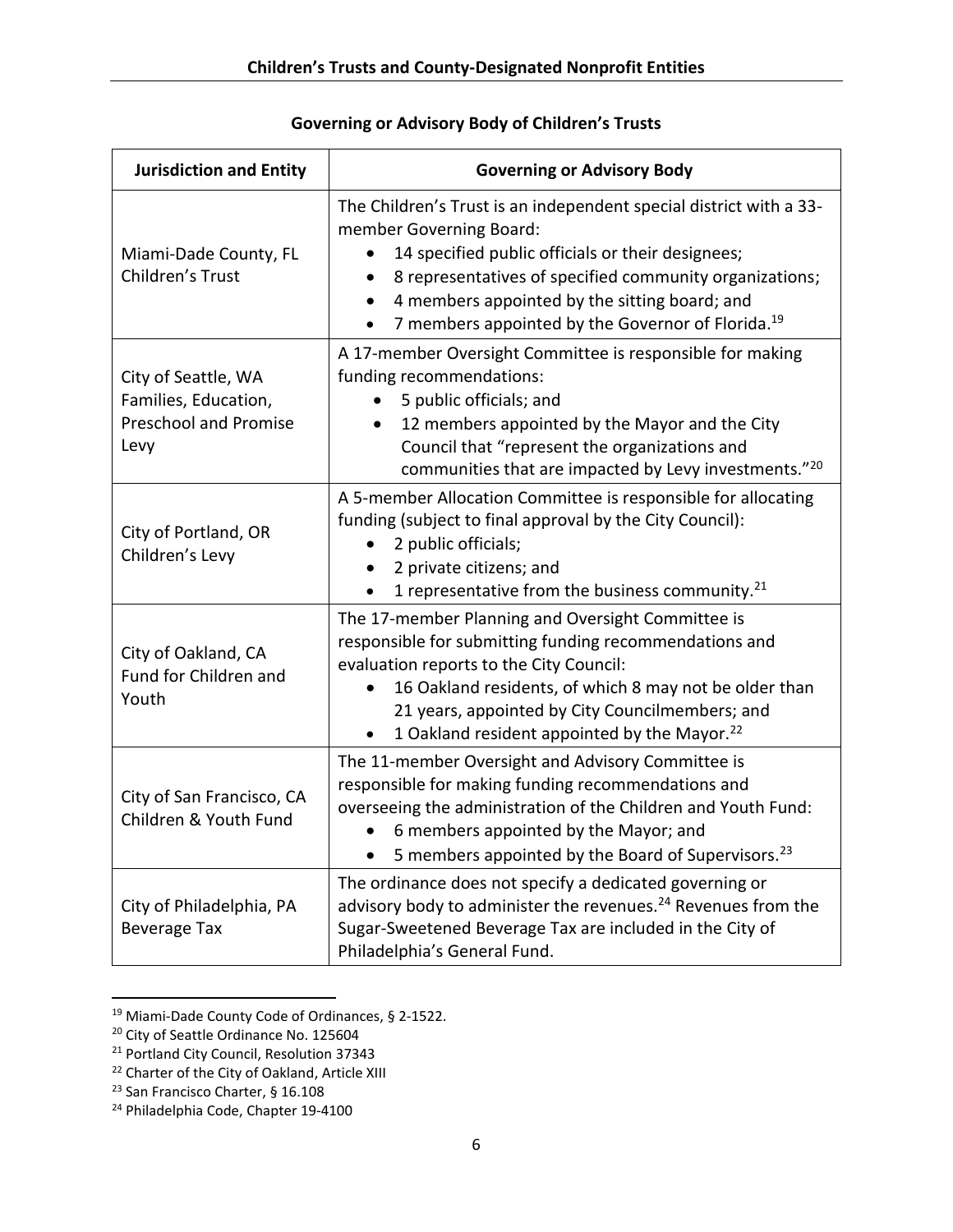# **2. Current Activities of Children's Trusts**

Each of the case study jurisdictions uses its dedicated funding stream to fund a range of children's services, including ECE services. The exhibit below lists the service areas funded in each jurisdiction as described in published reports.

#### Miami-Dade County, FL: Children's Trust • Early childhood development • Health & wellness • Parenting, family & neighborhood supports • Youth development • Special populations • Community awareness & advocacy • Program & professional development City of Seattle, WA: Families, Education, Preschool and Promise Levy • Preschool and early learning • K-12 school and community-based services • Post-secondary opportunities City of Portland, OR: Children's Levy • Early childhood • Child abuse prevention and intervention • Foster care • Afterschool programs and mentoring • Hunger relief City of Oakland, CA: Fund for Children and Youth • Parent engagement and support • Socioemotional wellbeing in early childhood education • Afterschool programs and youth development • Success in elementary and middle school • High school and postsecondary success • Career awareness and employment support City of San Francisco, CA: Children & Youth Fund • Early care and education • Out of school time and mentorship • Educational supports • Justice services • Youth workforce development • Emotional well-being • Family empowerment Philadelphia, PA: Beverage Tax • Pre-K • Community Schools

## **Children's Trust Service Areas**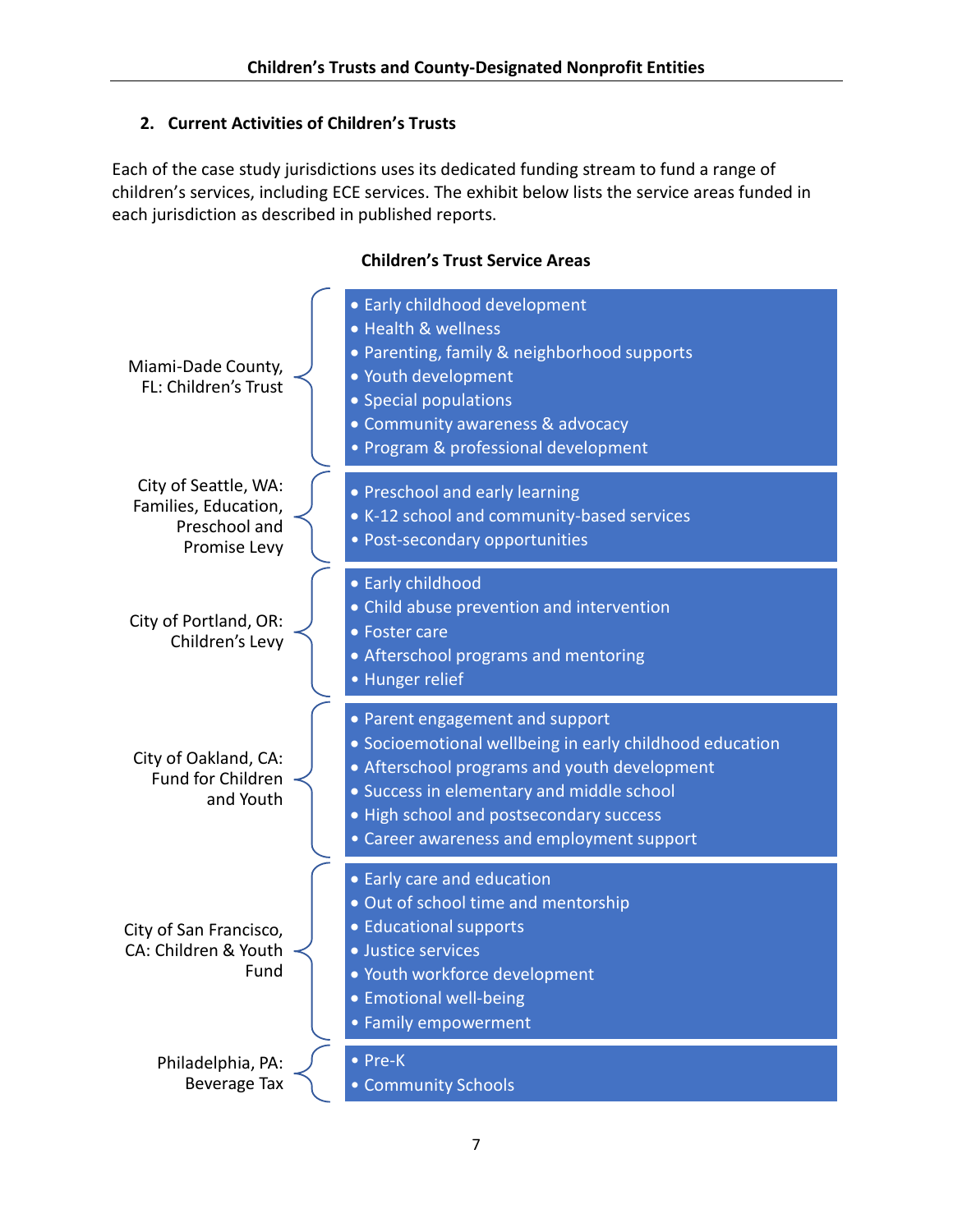## **3. Planning, Evaluation and Reporting Requirements for Children's Trusts**

The statutes and ordinances establishing children's trusts also include service planning, evaluation, and reporting requirements, summarized below. These requirements define how to determine funding priorities and can specify the schedule and content of regular reports on the outputs and outcomes of funded services.

| <b>Jurisdiction and Entity</b>                                                      | <b>Requirements</b>                                                                                                                                                                                                                                                                                                                                                                                                                                                                                                                                                                                       |  |  |  |
|-------------------------------------------------------------------------------------|-----------------------------------------------------------------------------------------------------------------------------------------------------------------------------------------------------------------------------------------------------------------------------------------------------------------------------------------------------------------------------------------------------------------------------------------------------------------------------------------------------------------------------------------------------------------------------------------------------------|--|--|--|
| Miami-Dade County, FL<br>Children's Trust                                           | Governing Board must provide the Miami-Dade County Board<br>of Commissioners with:<br>A description of the services to be provided (anticipated<br>schedule, partnerships involved and proposed outreach)<br>within a year of the effective date of the ordinance; and<br>An annual report by January 1 that includes information<br>on the effectiveness and cost-effectiveness of the<br>services. <sup>25</sup>                                                                                                                                                                                        |  |  |  |
| City of Seattle, WA<br>Families, Education,<br><b>Preschool and Promise</b><br>Levy | Department of Education and Early Learning must spend the<br>proceeds of the levy in accordance with an Implementation and<br>Evaluation Plan that includes:<br>Priority criteria;<br>Measurable outcomes;<br>Methodology for selecting and evaluating strategies;<br>The process and schedule for selecting and contracting<br>with providers; and<br>The evaluation methodology for specific investments<br>and overall impacts.<br>The Oversight Committee must review an annual report that<br>includes outcome data for the previous school year to inform<br>any changes to programs. <sup>26</sup> |  |  |  |
| City of Portland, OR<br>Children's Levy                                             | Staff must collect and report annually to the Allocation<br>Committee data from all funded programs on:<br>The number of participants served;<br>Hours of service provided;<br>Demographics of participants;<br>Participation rates;<br>Participant outcomes; and<br>Program staff turnover. <sup>27</sup>                                                                                                                                                                                                                                                                                                |  |  |  |

<sup>25</sup> Miami-Dade County Code of Ordinances, § 2-1522

<sup>&</sup>lt;sup>26</sup> City of Seattle Ordinance No. 125604

<sup>&</sup>lt;sup>27</sup> Portland City Council, Resolution 37343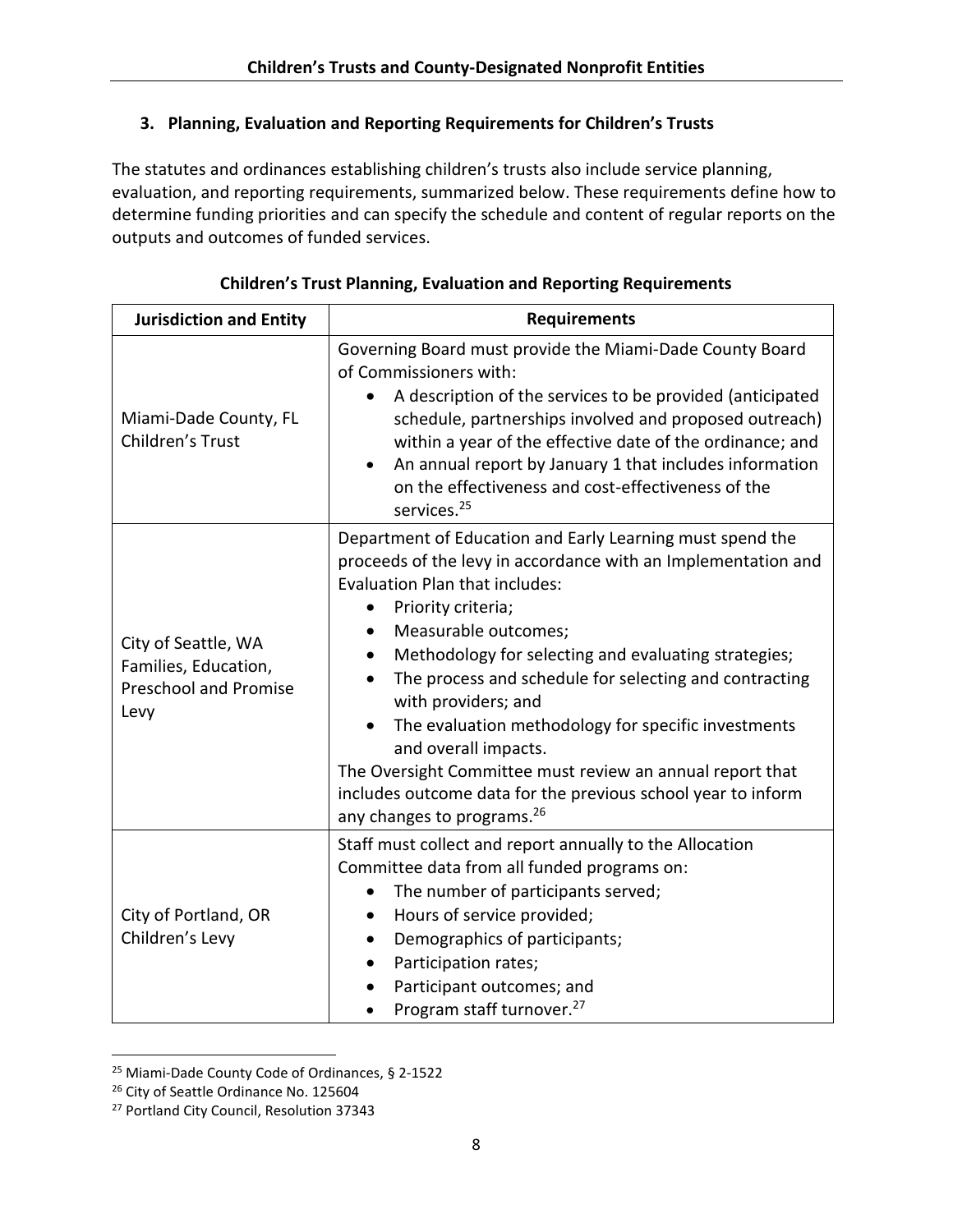| <b>Jurisdiction and Entity</b>                        | <b>Requirements</b>                                                                                                                                                                                                                                                                                                                                               |  |  |  |
|-------------------------------------------------------|-------------------------------------------------------------------------------------------------------------------------------------------------------------------------------------------------------------------------------------------------------------------------------------------------------------------------------------------------------------------|--|--|--|
|                                                       | The Charter requires that appropriations from the Fund be<br>based on a Three-Year Strategic Investment Plan that includes:                                                                                                                                                                                                                                       |  |  |  |
| City of Oakland, CA<br>Fund for Children and<br>Youth | An assessment of service needs and gaps regarding the<br>Fund's four outcome goals;<br>A description of services to address each goal, including<br>target populations, performance and impact objectives,<br>intervention strategies, and evaluation plans; and<br>A description of how planned services are aligned with<br>other public and private resources. |  |  |  |
|                                                       | The Charter also requires an independent, third-party<br>evaluation of each Strategic Investment Plan. <sup>28</sup>                                                                                                                                                                                                                                              |  |  |  |
|                                                       | The Charter requires the Children & Youth Fund follow a Five-<br>Year Planning Cycle that includes:                                                                                                                                                                                                                                                               |  |  |  |
| City of San Francisco, CA<br>Children & Youth Fund    | A Community Needs Assessment (CNA) in Year 1 that<br>uses interviews, focus groups, surveys and other<br>mechanisms to determine service gaps;<br>A Services and Allocation Plan in Year 2 that establishes<br>which services are eligible for funding based on the                                                                                               |  |  |  |
|                                                       | CNA;<br>Selection of contractors in Year 3 using a competitive<br>solicitation process;<br>Beginning of service cycle in Year 4; and                                                                                                                                                                                                                              |  |  |  |
|                                                       | Evaluation and Data Reports for review by the Oversight<br>and Advisory Committee on a "regular basis." <sup>29</sup>                                                                                                                                                                                                                                             |  |  |  |
| City of Philadelphia, PA<br><b>Beverage Tax</b>       | The ordinance does not establish reporting requirements for<br>use of revenues. <sup>30</sup>                                                                                                                                                                                                                                                                     |  |  |  |

# **4. Early Care and Education Services and Performance Data of Children's Trusts**

The following table lists the services provided by each Children's Trust in the area of early care and education, as well as selected publicly reported performance data. In some cases, such as in Seattle and San Francisco, publicly available performance data is limited to expenditures and/or services provided. In contrast, Miami-Dade County, the City of Portland and the City of Oakland report outcome-level data, often based on client surveys**.**

<sup>&</sup>lt;sup>28</sup> Charter of the City of Oakland, Article XIII

<sup>&</sup>lt;sup>29</sup> San Francisco Charter, § 16.108

<sup>30</sup> Philadelphia Code, Chapter 19-4100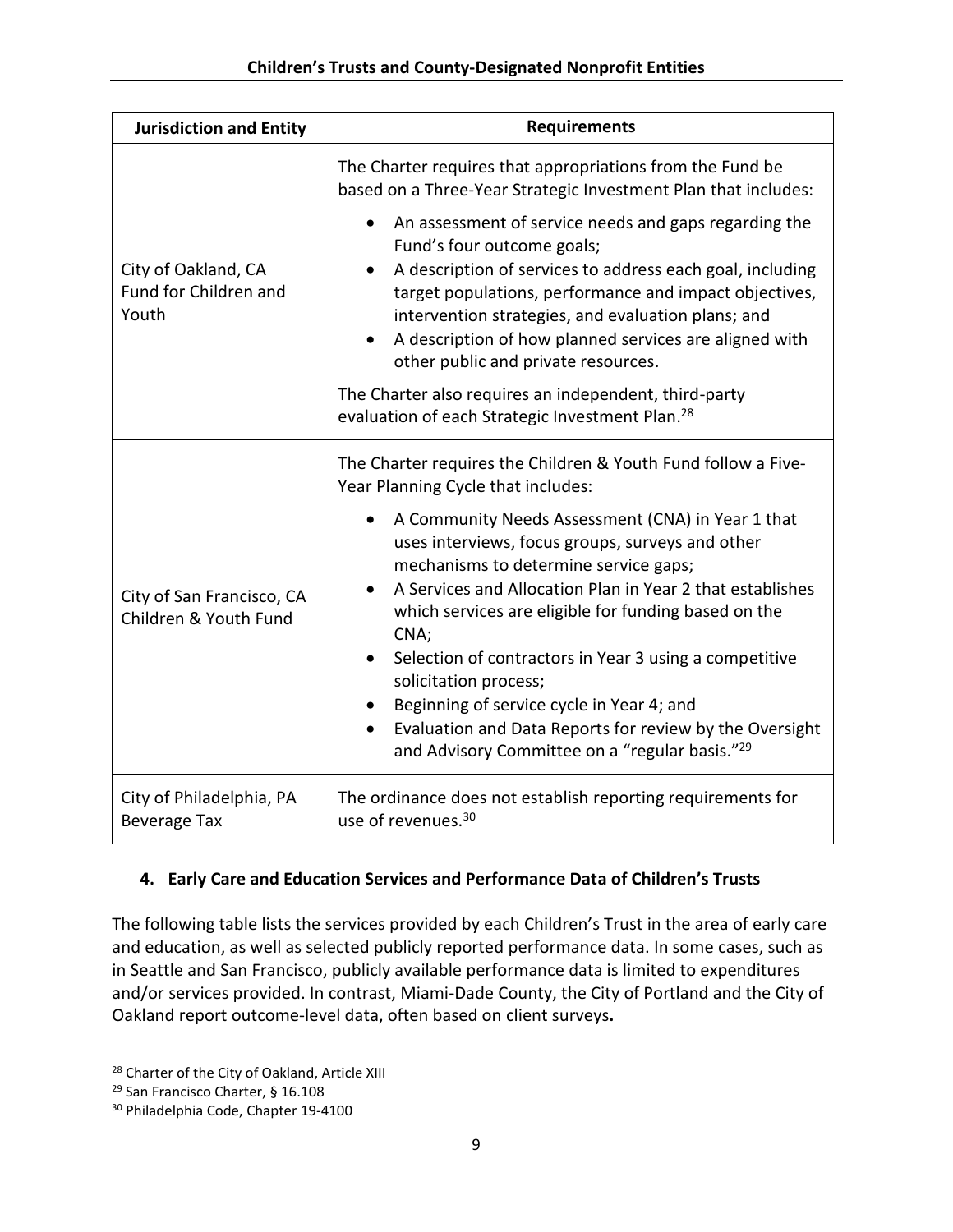## **Children's Trusts Early Care and Education Services and Performance Data**

|           | <b>Early Care and Education Services</b>                      |           | <b>Selected Early Care and Education Performance Data</b>                         |  |
|-----------|---------------------------------------------------------------|-----------|-----------------------------------------------------------------------------------|--|
|           | Miami-Dade County, FL Children's Trust <sup>31</sup>          |           |                                                                                   |  |
|           | Child care quality improvement system (QIS)                   | $\bullet$ | 45% increase in providers participating in QIS                                    |  |
|           | Access to child care                                          | $\bullet$ | 10% turnover among recipients of salary supplements                               |  |
|           | Developmental screening, assessment &                         |           | for educators (national average 30%)                                              |  |
|           | early intervention                                            |           | Early childhood mental health program participants                                |  |
|           | Community research                                            |           | reported they were more able to handle difficulties                               |  |
|           |                                                               |           | City of Seattle, WA Families, Education, Preschool and Promise Levy <sup>32</sup> |  |
| ٠         | Preschool services, tuition, and supports                     |           | Seattle Preschool Program expenditures increased                                  |  |
| $\bullet$ | Child care subsidies                                          |           | from \$9 million to \$23 million from FY16 to FY19                                |  |
| $\bullet$ | Homeless child care program                                   |           | Seattle Preschool Program seats increased from 280                                |  |
|           | Family child care mentorship & quality                        |           | to 1,520 from FY16 to FY19                                                        |  |
|           |                                                               |           | City of Portland, OR Children's Levy <sup>33</sup>                                |  |
| $\bullet$ | Affordable and high-quality pre-school                        | $\bullet$ | 83% of children met developmental milestones                                      |  |
| $\bullet$ | Parent/family support for child development                   |           | 72% of children with delays referred for services                                 |  |
|           | Support for families and child care providers                 |           | 95% of parents demonstrated or improved positive                                  |  |
|           | on guiding child behavior                                     |           | parenting practices                                                               |  |
|           | City of Oakland, CA Fund for Children and Youth <sup>34</sup> |           |                                                                                   |  |
| $\bullet$ | Consultations with mental health                              | $\bullet$ | Early childhood mental health consultation services                               |  |
|           | professionals for early childhood educators                   |           | served 2,048 children at 49 sites                                                 |  |
| ٠         | Individualized plans for children                             |           | 73% of participating educators reported a better                                  |  |
| $\bullet$ | Linkages to resources for special needs and                   |           | understanding of children's behavior                                              |  |
|           | mental health services for young children                     |           | 74% of educators reported feeling better able to                                  |  |
|           | Resources and programs for parents                            |           | handle children's challenging behaviors                                           |  |
|           | City of San Francisco, CA Children & Youth Fund <sup>35</sup> |           |                                                                                   |  |
| $\bullet$ | Access to high quality early care and                         | $\bullet$ | 10,837 children received Early Learning Scholarships                              |  |
|           | education programs                                            |           | 12,189 parents & children used Resource Centers                                   |  |
|           | City of Philadelphia, PA Beverage Tax <sup>36</sup>           |           |                                                                                   |  |
|           | Free Pre-K programs for 3- and 4-year-olds                    |           | \$38 million in revenues expended in Pre-K in FY20                                |  |

<sup>&</sup>lt;sup>31</sup> "2019-2020 Annual Report," The Children's Trust, December 2020,

[https://www.thechildrenstrust.org/sites/default/files/kcfinder/files/about\\_us/2020\\_Annual\\_Report\\_021621.pdf](https://www.thechildrenstrust.org/sites/default/files/kcfinder/files/about_us/2020_Annual_Report_021621.pdf) 32 "Results and Reports: Seattle Preschool Program," City of Seattle[, https://www.seattle.gov/education/about](https://www.seattle.gov/education/about-us/about-the-levy/results-and-reports)[us/about-the-levy/results-and-reports](https://www.seattle.gov/education/about-us/about-the-levy/results-and-reports) , accessed 4/12/2021

<sup>&</sup>lt;sup>33</sup> "Annual Performance Report, FY19-20," Portland Children's Levy,

<https://www.portlandchildrenslevy.org/sites/default/files/documents/Annual-Peformance-Report-FY19-20.pdf> <sup>34</sup> "Early Childhood Mental Health Consultation: FY18-19," Oakland Fund for Children and Youth,

<https://www.ofcy.org/assets/Uploads/1-FY1819-Final-Report-EC-MHC-Strategy-Summary.pdf>

<sup>&</sup>lt;sup>35</sup> "FY2018-2019 Service Highlights Brief," San Francisco Department of Children, Youth and Their Families, January, 2020, <https://www.dcyf.org/data-and-reports/2020/1/31/fy2018-2019-service-highlights-brief>

<sup>&</sup>lt;sup>36</sup> "Data Release: Beverage Tax Revenue and Expenditures," Philadelphia Office of the Controller, December, 2020, <https://controller.phila.gov/philadelphia-audits/data-release-beverage-tax/>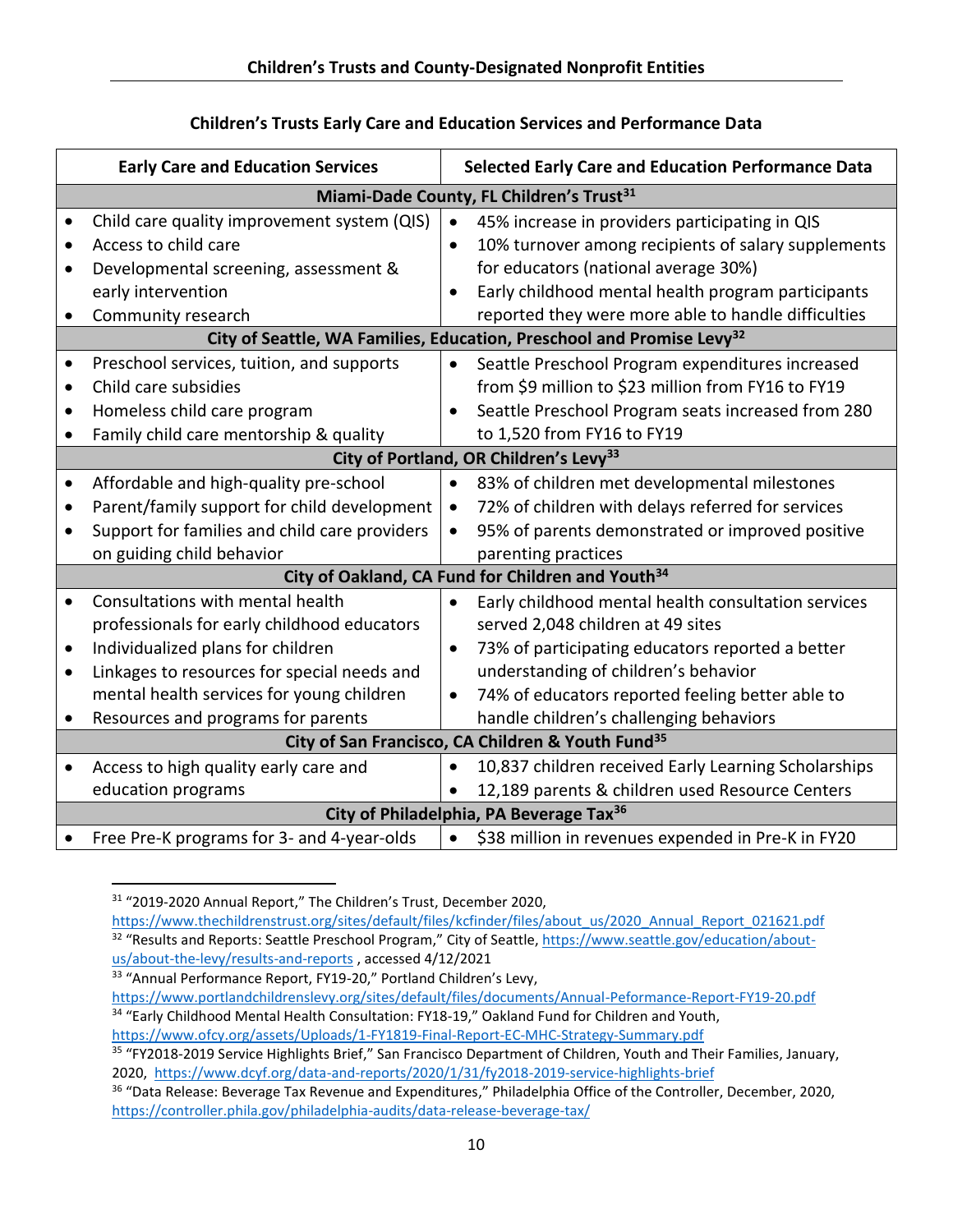## **B. Legislative Analysis of Montgomery County-Designated Nonprofit Organizations**

This section responds to the Council's request to review existing legislation regarding four existing nonprofit organizations designated as representing the County's interest in particular areas. The Council asked OLO to examine the following four organizations:

- The Collaboration Council for Children, Youth and Families (Collaboration Council);
- The Montgomery County Economic Development Corporation (MCEDC);
- The Arts and Humanities Council of Montgomery County (AHCMC); and
- The Montgomery Coalition for Adult English Literacy (MCAEL).

The tables on the following pages summarize each organization's legal framework, purpose, responsibilities, board composition and accountability measures. The analysis is focused on requirements established in the County Code and State Law and does not include a detailed review of the organizations' bylaws or contracts with the County. In summary:

- **Legal Framework and Purpose.** Each of the four organizations reviewed in this section has a different legal framework that defines its relationship with the County Government. Three organizations – the Collaboration Council, MCEDC, and the AHCMC – are designated entities defined in the County Code. The Collaboration Council, as the County's Local Management Board, is also an entity defined in State Law. In contrast, MCAEL's role was defined in a Council resolution endorsing the organization's creation, but this resolution was not codified in the County Code.<sup>37</sup> MCAEL has received noncompetitive contract awards from the County since Fiscal Year 2008, consistent with the County's procurement law<sup>38</sup>, to fulfill that role.
- **Duties and Responsibilities.** State Law and the County Code establish the specific duties and responsibilities of the Collaboration Council, the MCEDC and the AHCMC. MCAEL's contract with Montgomery County Government lays out its responsibilities connected with the contract.
- **Board Composition.** The County Code specifies the size and composition of the Collaboration Council and MCEDC's governing boards. In contrast, the County Code does not define the size, composition or appointment process of the governing boards of the AHCMC or MCAEL.
- **Accountability Measures.** The County Code requires the Collaboration Council, the MCEDC and the AHCMC to provide annual reports to the County on their finances and activities. While the County Code does not include specific requirements for MCAEL, their contract with the County includes reporting requirements.

<sup>37</sup> CR 15-558

<sup>38</sup> MCC § 11B-14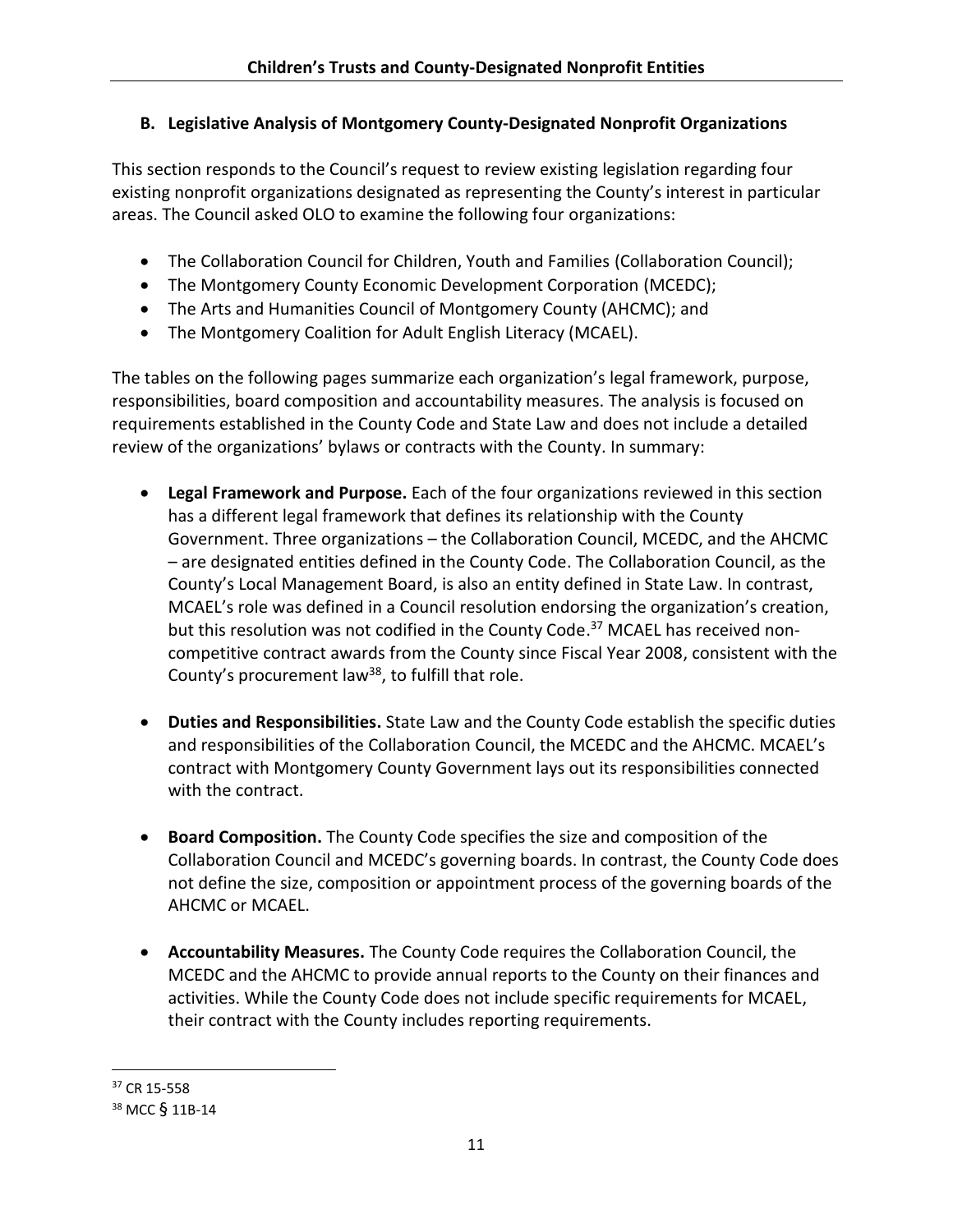| <b>Collaboration Council for Children, Youth and Families (Collaboration Council)</b> |                                                                                                                                                                                                                                                                                                                                                               |  |  |
|---------------------------------------------------------------------------------------|---------------------------------------------------------------------------------------------------------------------------------------------------------------------------------------------------------------------------------------------------------------------------------------------------------------------------------------------------------------|--|--|
| Defining Law or<br>Resolution                                                         | MCC <sup>39</sup> §2-117- §2-123; and MD Code Ann., Human Services, § 8-301-§ 8-<br>30640                                                                                                                                                                                                                                                                     |  |  |
| Type of<br>Organization                                                               | Quasi-public, nonprofit organization designated by the County Council<br>and approved by the County Executive                                                                                                                                                                                                                                                 |  |  |
| Purpose                                                                               | "[T]o ensure the implementation of a local interagency service delivery<br>system for children, youth, and families."41                                                                                                                                                                                                                                       |  |  |
|                                                                                       | Participate in community planning for services for children, youth and<br>$\bullet$<br>families, including developing a 5-year strategic plan for the County;                                                                                                                                                                                                 |  |  |
| Duties and                                                                            | Apply for and administer public and private funds for children's<br>$\bullet$<br>programs, including maintaining standards of accountability;                                                                                                                                                                                                                 |  |  |
| Responsibilities                                                                      | Work with partners to eliminate fragmentation and duplication of<br>$\bullet$<br>services for children, youth and families; and                                                                                                                                                                                                                               |  |  |
|                                                                                       | Create a system of services, supports and opportunities that improve<br>$\bullet$<br>outcomes for children, youth and families.                                                                                                                                                                                                                               |  |  |
| <b>Board</b><br>Composition                                                           | The Board of Directors must have 21 voting members appointed by the<br>County Executive and confirmed by the County Council, including 12<br>public sector members, designated by specified public officials, and 9<br>private sector members that can include advocates, service providers,<br>parents, young adults, business owners and community leaders. |  |  |
|                                                                                       | The Collaboration Council must submit quarterly and annual financial<br>$\bullet$<br>reports to the Executive, Council, and Board of Education; and                                                                                                                                                                                                           |  |  |
| Accountability<br><b>Measures</b>                                                     | The Collaboration Council must submit an annual report of its<br>$\bullet$<br>operations and accomplishments, including outcomes, objectives,<br>performance measures, and evaluation of effectiveness to the<br>Executive, Council, and Board of Education.                                                                                                  |  |  |

<sup>&</sup>lt;sup>39</sup> "MCC" refers to the Montgomery County Code

<sup>40</sup> The Collaboration Council is Montgomery County's Local Management Board as defined in State law and the County Code

<sup>41</sup> MD Code, Human Services, Ann. § 8-301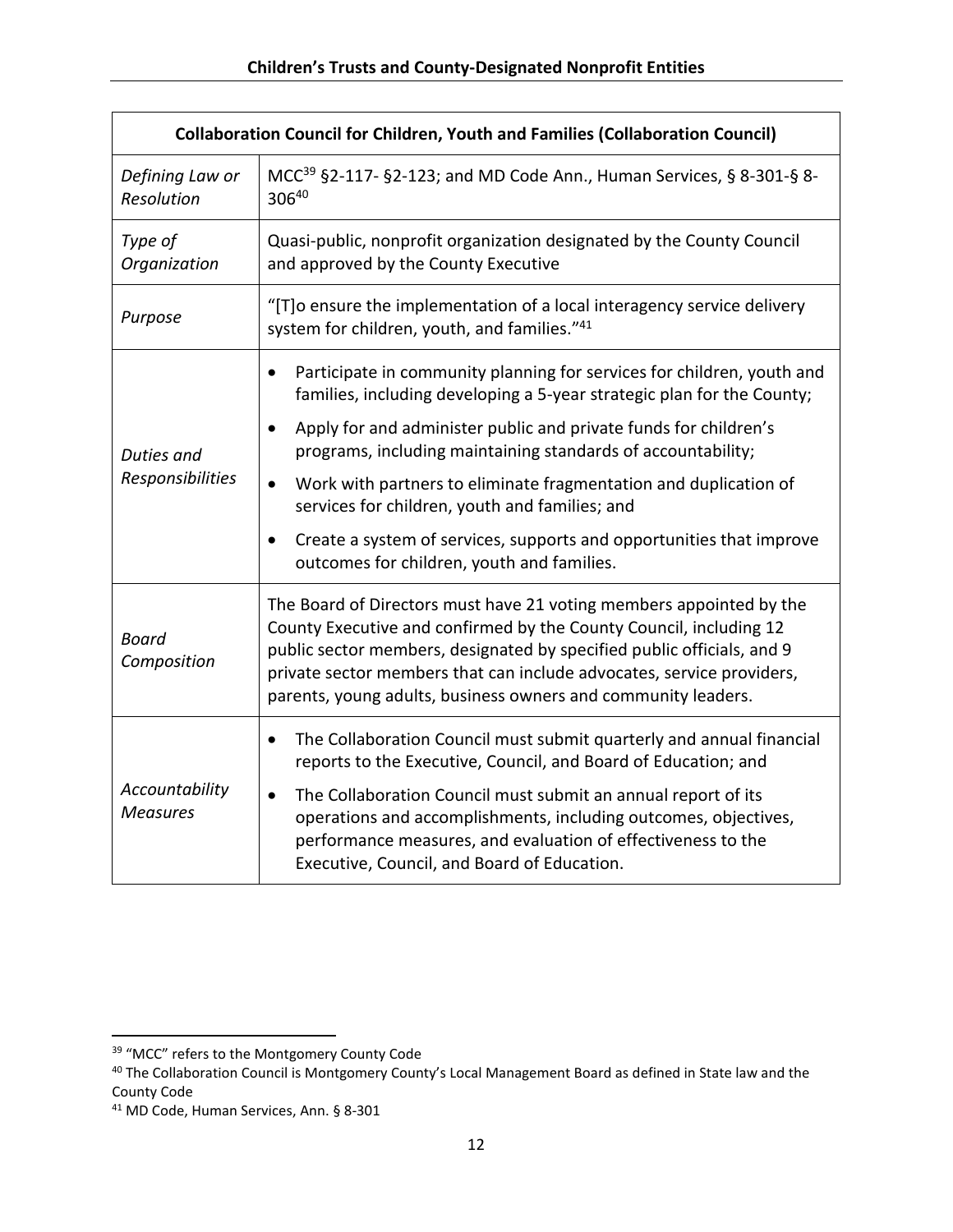| <b>Montgomery County Economic Development Corporation (MCEDC)</b> |                                                                                                                                                                                                                                                                                                                                                                                                                                                                                                                                                                                                                                                                                                               |  |
|-------------------------------------------------------------------|---------------------------------------------------------------------------------------------------------------------------------------------------------------------------------------------------------------------------------------------------------------------------------------------------------------------------------------------------------------------------------------------------------------------------------------------------------------------------------------------------------------------------------------------------------------------------------------------------------------------------------------------------------------------------------------------------------------|--|
| Defining Law or<br>Resolution                                     | MCC Chapter 15A                                                                                                                                                                                                                                                                                                                                                                                                                                                                                                                                                                                                                                                                                               |  |
| Type of<br>Organization                                           | Nonprofit corporation designated by the County Council and approved by<br>the County Executive                                                                                                                                                                                                                                                                                                                                                                                                                                                                                                                                                                                                                |  |
| Purpose                                                           | "[T]o implement the County's economic development programs and<br>activities."42                                                                                                                                                                                                                                                                                                                                                                                                                                                                                                                                                                                                                              |  |
| Duties and<br>Responsibilities                                    | Work to attract and retain businesses;<br>$\bullet$<br>Promote development of new businesses;<br>$\bullet$<br>Facilitate economic, industrial, and commercial development;<br>$\bullet$<br>Encourage investment;<br>$\bullet$<br>Promote job growth and talent attraction;<br>$\bullet$<br>Advise County officials on economic development matters;<br>$\bullet$<br>Provide services to County businesses to maintain and grow the<br>$\bullet$<br>existing economic base;<br>Stimulate and nurture the development of new business;<br>$\bullet$<br>Support minority, female, and disabled owned businesses; and<br>٠<br>Promote the development of a vital and balanced economy. <sup>43</sup><br>$\bullet$ |  |
| <b>Board</b><br>Composition                                       | The MCEDC's Board of Directors must have 11 voting members appointed<br>by the County Executive and confirmed by the County Council, including a<br>member of the Workforce Development Board. The Board must also have<br>three non-voting members: one appointed by the County Executive, one<br>by the County Council and one by the Maryland Secretary of Commerce.                                                                                                                                                                                                                                                                                                                                       |  |
| Accountability<br><b>Measures</b>                                 | The MCEDC must submit an annual report on its activities and finances to<br>the Executive and County Council, including data on the MCEDC's<br>microlending program (including the number of microloans issued, loan<br>repayments received, the rate of repayment, and non-County funds that<br>support the program).                                                                                                                                                                                                                                                                                                                                                                                        |  |

<sup>43</sup> MCC § 15A-4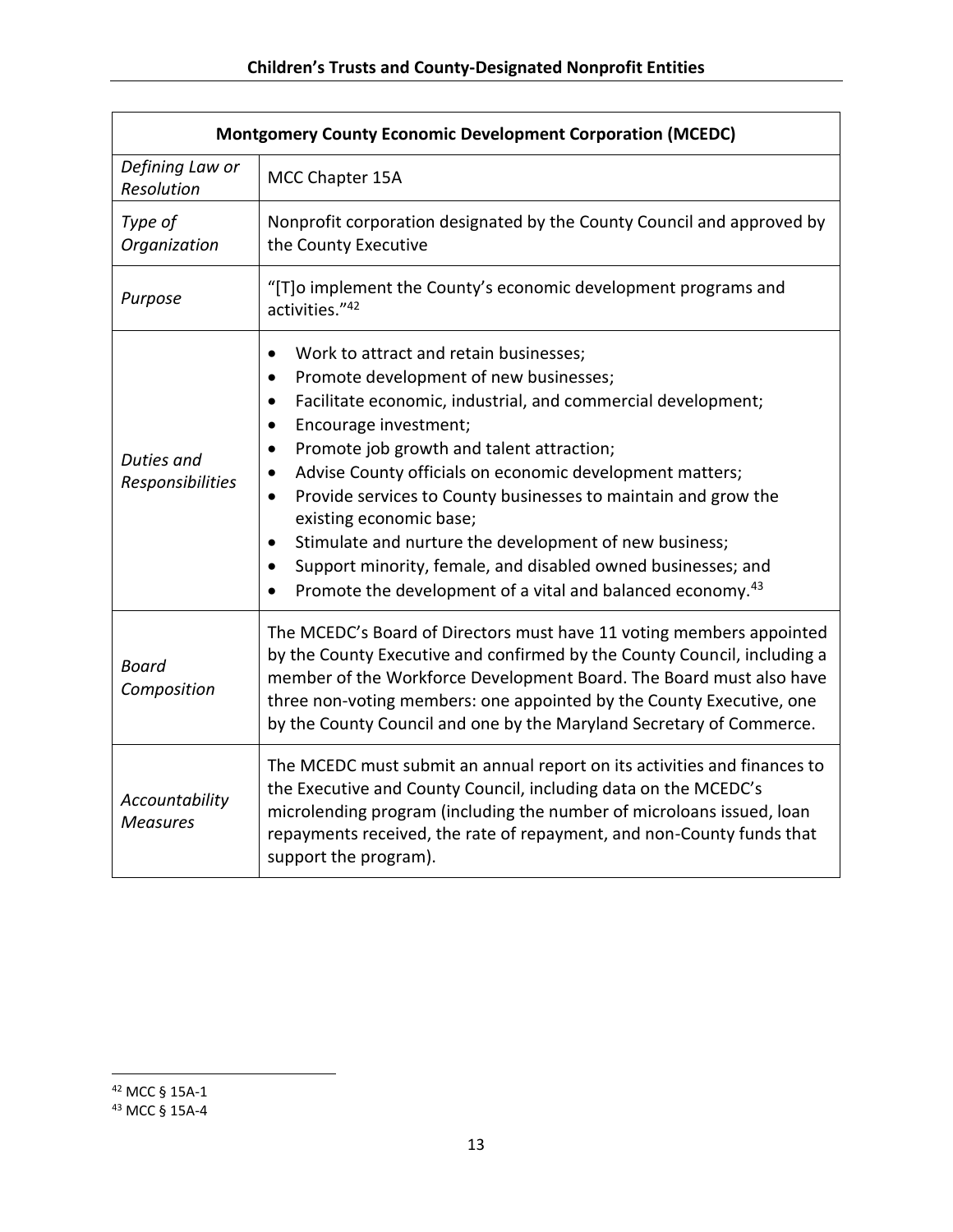| Arts and Humanities Council of Montgomery County (AHCMC) |                                                                                                                                                                                                                                                                                                                                                                                                                                                                                                      |  |
|----------------------------------------------------------|------------------------------------------------------------------------------------------------------------------------------------------------------------------------------------------------------------------------------------------------------------------------------------------------------------------------------------------------------------------------------------------------------------------------------------------------------------------------------------------------------|--|
| Defining Law or<br>Resolution                            | MCC Chapter 5A                                                                                                                                                                                                                                                                                                                                                                                                                                                                                       |  |
| Type of<br>Organization                                  | Nonprofit organization designated by the County Council                                                                                                                                                                                                                                                                                                                                                                                                                                              |  |
| Purpose                                                  | "[T] o develop, promote, advocate, and coordinate efforts to support,<br>investigate, encourage, and present arts and humanities in the<br>County."44                                                                                                                                                                                                                                                                                                                                                |  |
| Duties and<br>Responsibilities                           | Promote and support the arts and humanities;<br>Coordinate and provide funding for the arts and humanities;<br>Advise local, State, and Federal agencies about the needs of arts and<br>humanities programs in Montgomery County;<br>Report annually to the County Council, the County Executive and the<br>٠<br>public on the AHCMC's activities and the state of the arts and<br>humanities in Montgomery County; and<br>Coordinate AHCMC activities with other government programs. <sup>45</sup> |  |
|                                                          | The County Code does not specify how many directors the AHCMC must<br>have on its governing board or its selection process, but does require<br>that membership on the board be nonpartisan, and include:                                                                                                                                                                                                                                                                                            |  |
| <b>Board</b><br>Composition                              | Private individuals and organizations with knowledge of or<br>$\bullet$<br>interest in the arts and humanities;<br>Practicing artists and writers, both professional and amateur;<br>Scholars, researchers and civic cultural leaders;<br>The various disciplines in the arts and humanities;<br>$\bullet$<br>The general public, including ethnic, racial, linguistic, and cultural<br>$\bullet$<br>minorities; and<br>Geographic balance of where members live or work.                            |  |
|                                                          | AHCMC's most recent tax documents list 15 members of the governing<br>board, in addition to the organization's Chief Executive Officer.                                                                                                                                                                                                                                                                                                                                                              |  |
|                                                          | The AHCMC must provide the County with regular financial reports,<br>including an annual independent audit; and                                                                                                                                                                                                                                                                                                                                                                                      |  |
| Accountability<br><b>Measures</b>                        | The AHCMC must provide an annual report to the Executive, Council,<br>and public on its operations and activities (including how these<br>activities affect underserved or underrepresented populations), along<br>with the state of the arts and humanities in the County.                                                                                                                                                                                                                          |  |